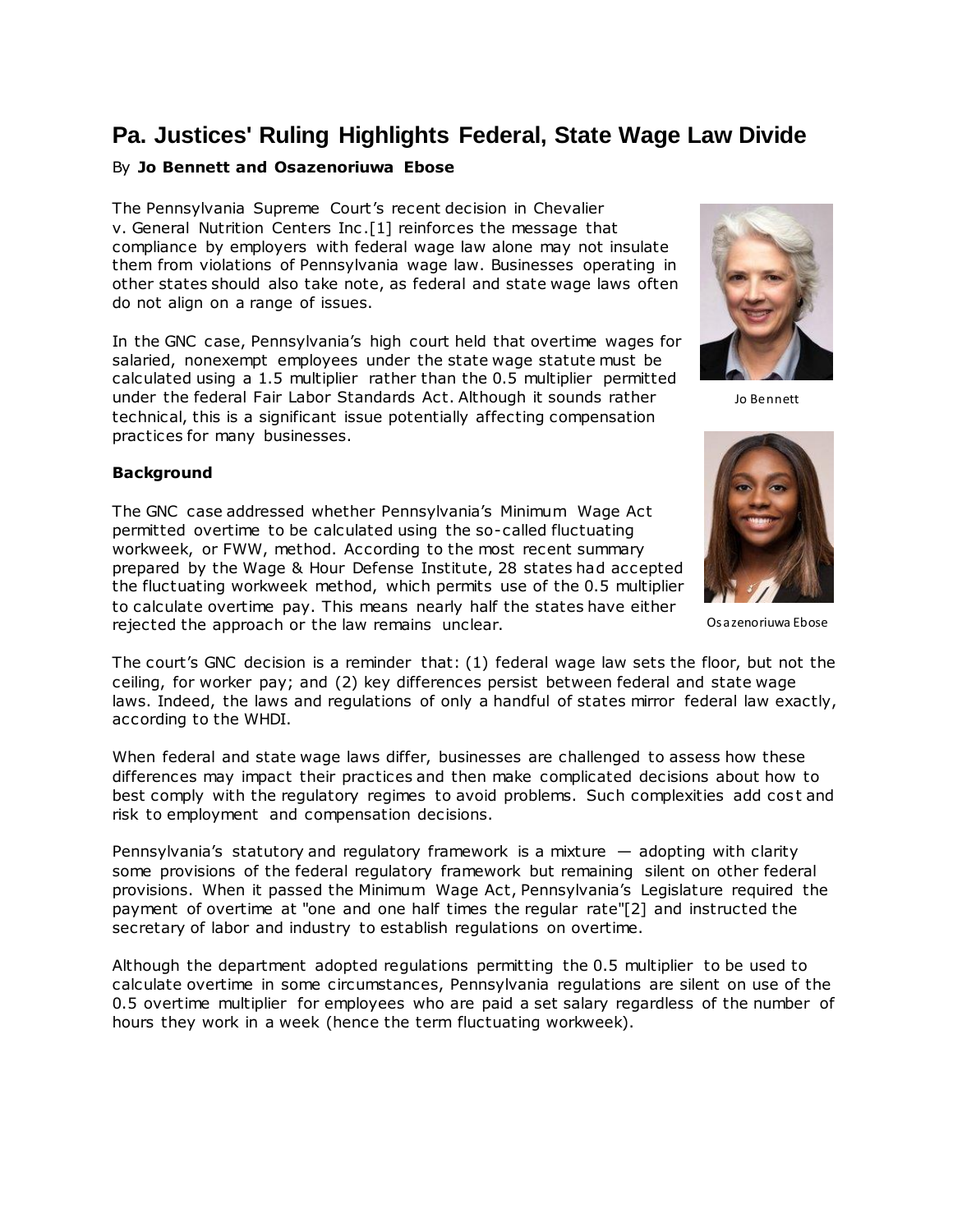#### **Analysis of the GNC Decision**

In the GNC case, the plaintiff filed a class action challenging GNC's use of the FWW method in calculating overtime pay for store managers. GNC paid store managers a set weekly salary plus commissions, regardless of the number of hours the managers worked in a given week.

GNC paid the plaintiff overtime for any hours worked in excess of 40 hours in a week by utilizing the FWW method with the 0.5 multiplier:

(regular rate) x (hours worked above 40) x  $(0.5)$ .

GNC calculated the regular rate to be the total pay for the week divided by total hours worked in the week.

Although the plaintiff agreed with how GNC had calculated the regular rate, she contended that the Pennsylvania wage statute required GNC to multiply the regular rate by 1.5 for all hours worked beyond 40 instead of the 0.5 multiplier used by GNC. GNC's position was that it already had paid the plaintiff for all of her straight time hours because her weekly salary covered all hours worked. GNC contended that use of the 1.5 multiplier would in effect require it to pay store managers 2.5 times their regular rate for hours worked beyond 40.

The plaintiff prevailed at the trial court, and the Pennsylvania Superior Court affirmed the plaintiff's core argument that GNC could not use the 0.5 multiplier to calculate store manager overtime. After it held oral argument, the Superior Court sought the [Pennsylvania](https://www.law360.com/agencies/pennsylvania-department-of-labor-industry)  [Department of Labor & Industry](https://www.law360.com/agencies/pennsylvania-department-of-labor-industry)'s views on whether the Minimum Wage Act permitted use of the FWW method to calculate overtime for salaried nonexempt employees.

The department declined the opportunity to share its perspective, stating that the question "[implicated] not merely an interpretation of law but policy choices among competing positions as to how best to effectuate the intent of the legislature."[3]

In his majority opinion for the Pennsylvania Supreme Court,[4] Justice Max Baer opined that both parties had legitimate interpretations of the statute, but that a mechanical application of the regulatory language favored the plaintiff  $-$  that all hours in excess of 40 be paid at 1.5 times the regular rate. The majority reasoned that this interpretation was supported by the department's decision to adopt the 0.5 multiplier under certain pay structures but to remain silent on the multiplier for a FWW pay structure. Based on the regulations' silence, the court would not read intent by the department to permit the 0.5 FWW calculation method under the Minimum Wage Act.

The case generated one concurring opinion and two opinions concurring in part and dissenting in part. Justice Sallie Updyke Mundy wrote a concurring opinion in which she agreed with the result, but found that the department's silence on the FWW method was not evidence of the department's intent to apply the 1.5 multiplier.

Justice Christine Donohue joined in the result because it was consistent with the Legislature's intent to benefit workers and increase wages, but she also found that the department's silence on the FWW method should not carry any weight in the court's analysis. Chief Justice Thomas Saylor, concurring in part and dissenting in part, concluded that the 0.5 multiplier applied.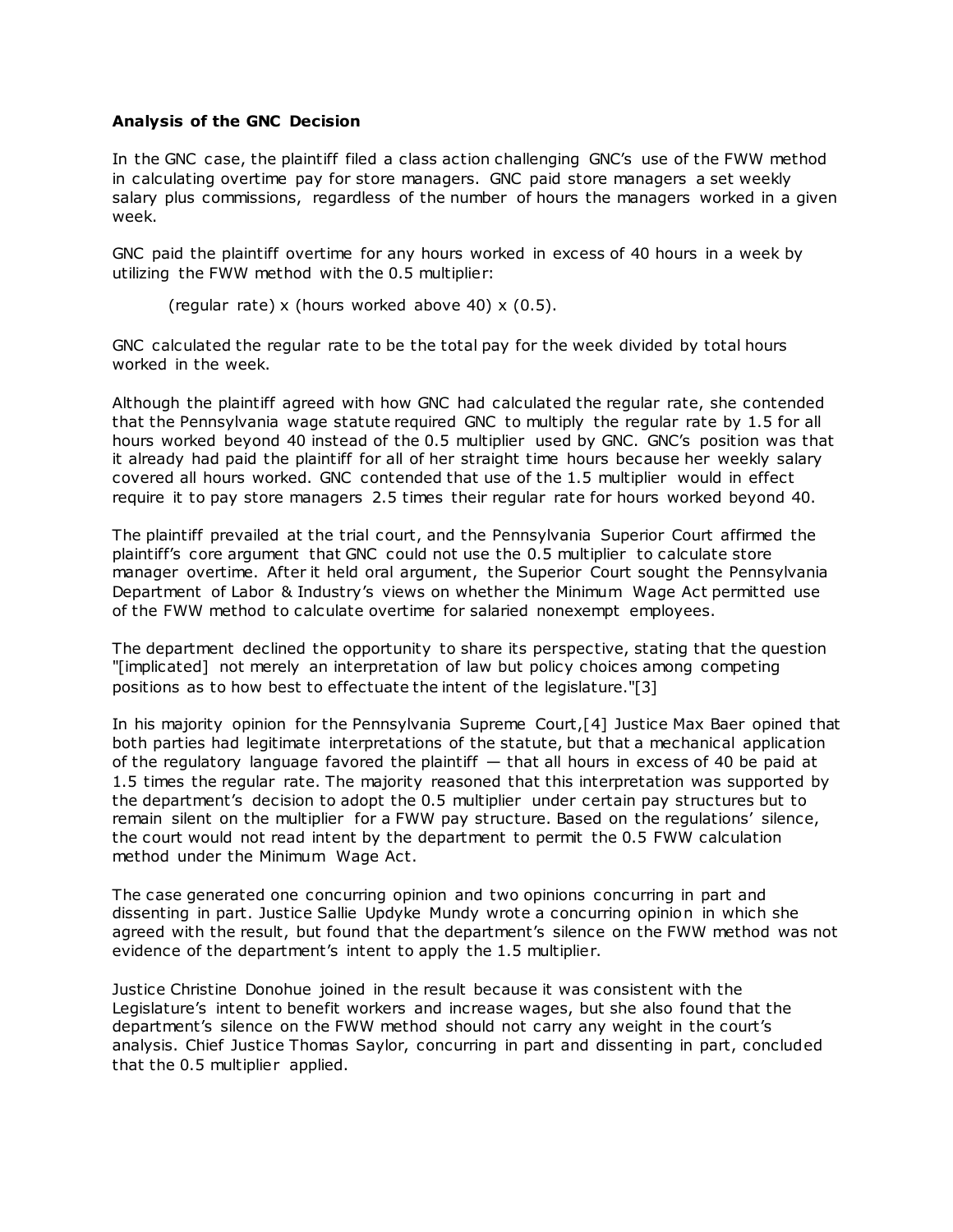In their opinions, the justices expressed some frustration about the ambiguity of department regulations and its decision to not participate in the appeal. The question now is whether the Pennsylvania Supreme Court's decision prompts further action by Pennsylvania's General Assembly or the Department of Labor & Industry.

The Legislature has taken similar steps in the past. Nearly 10 years ago, after a trial court in Philadelphia held that the so-called 8/80 overtime method permitted by the Fair Labor Standards Act violated Pennsylvania's Minimum Wage Act, the Legislature amended the statute to permit medical care providers to use the 8/80 overtime method under the state wage law.

## **Related Developments**

The GNC decision is merely one of several recent developments under Pennsylvania wage law. In November, Gov. Tom Wolf and the Pennsylvania Senate reached an agreement on a modest increase in Pennsylvania's minimum wage, currently \$7.25 per hour, the same as the federal minimum wage.

Under the Wolf-Senate agreement, Pennsylvania's minimum wage would increase by 50 cents per hour in July 2020, followed by 50-cent increases every six months until the minimum wage reaches \$9.50 per hour in January 2022. In exchange for the Senate's agreement, the Wolf administration withdrew proposed regulations to increase the salary threshold for the executive, administrative and professional exemptions  $-$  yet another area of potential difference between federal rules and Pennsylvania law. This compromise is pending before the House of Representatives, with action not certain at this time.

None of these pending developments would directly affect the FWW issues addressed by the GNC case. Thus, the court's decision may lead to increased wage cost s for employers facing FWW situations.

## **Practical Takeaways**

In light of the GNC decision, the potential for legislative action on the minimum wage, and the start of a new year, Pennsylvania employers may want to take stock of their compensation plans to ensure compliance not only with the FLSA, but also the Pennsylvania Minimum Wage Act. As a result of the GNC decision, employers who pay set salaries to nonexempt employees working more than 40 hours may want to evaluate whether these arrangements meet legal, operational and budgetary objectives.

In many businesses, the amount of salary paid likely includes the consideration that employees would on occasion work more than 40 hours per week. The GNC decision undercuts that assumption.

Employers likewise must be mindful that the salary threshold for the executive, administrative and professional exemption under federal law increases to \$35,568 per year, or \$684 per week, effective Jan. 1, 2020, from the current \$23,660 annual salary (or \$455 per week). With these various changes, employers should consider assessing their pay practices and compliance with federal and state wage laws.

*[Jo Bennett](https://www.schnader.com/attorneys/jo-bennett/) is a partner and co-chair of the labor and employment practices group at [Schnader Harrison Segal & Lewis LLP.](https://www.law360.com/firms/schnader-harrison)*